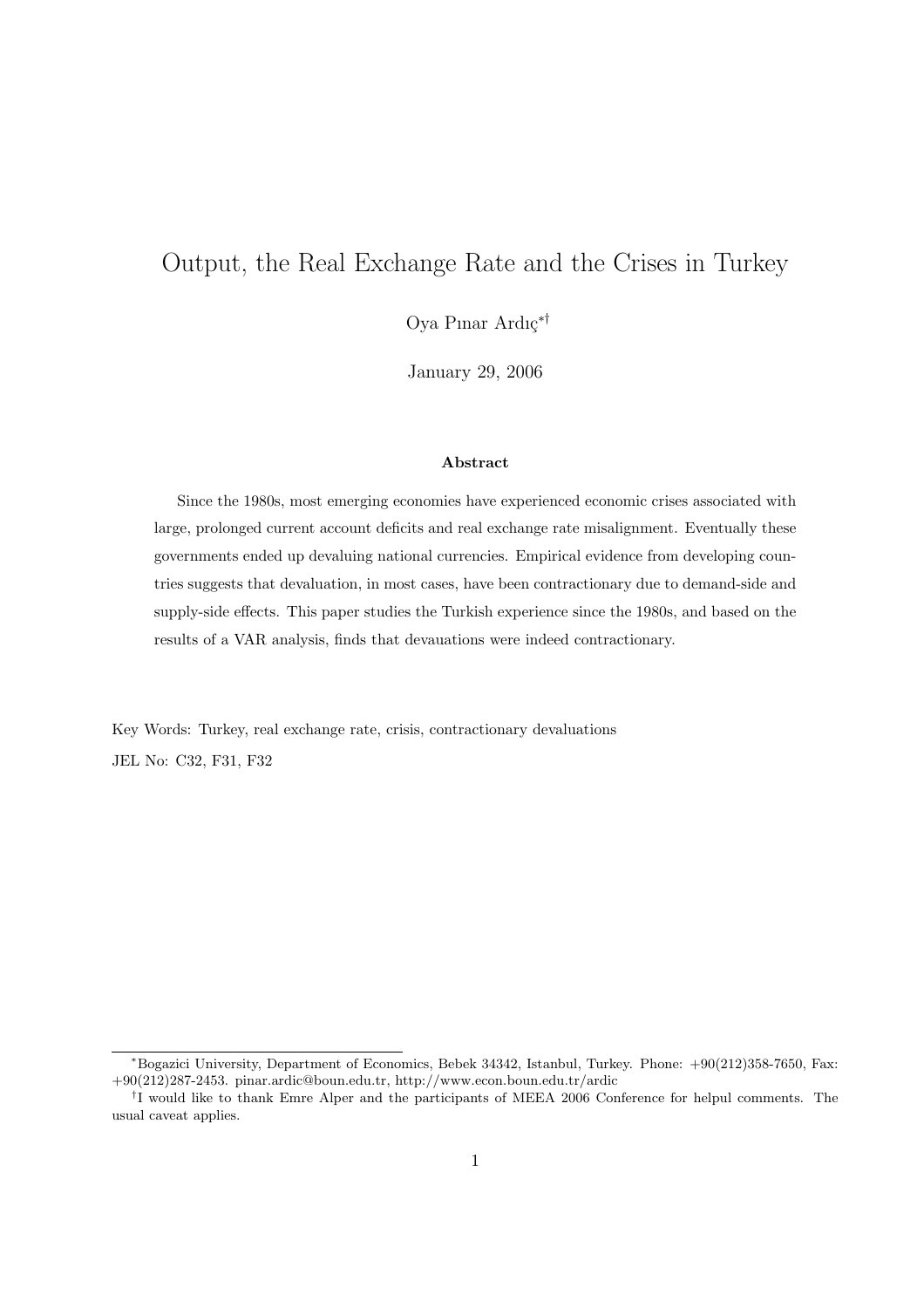# 1 Introduction

Most emerging economies have experienced economic crises associated with real exchange rate misalignment (generally in the form of an overvaluation) since the 1980s. The conventional wisdom following such crises has been that a depreciation would correct the overvaluation, lead to the improvement of the trade balance by boosting exports and discouraging imports in favor of domestically produced goods, and subsequently increase output. Although this has been a widelyaccepted theoretical outcome, the evidence from the Mexican crisis of 1994 suggests the opposite (see, for example, Kamin and Rogers (2000)). Indeed, Krugman and Taylor (1978) show that the outcome of a devaluation may be contractionary by focusing on the adverse income effects of the devaluation. In addition, Cooper (1971)'s account of devaluation episodes from 19 different countries provide evidence supporting the contractionary devaluation argument.

The purpose of this study is to examine the relationship between the real exchange rate and output in Turkey, and to reveal whether the evidence supports contractionary devaluations. Since 1980, the Turkish economy has undergone significant changes. The switch to export-led growth from import substitution resulted in the lifting of major restrictions on the economy placed by the government including liberalization of the current account, and abandonment of the exchange controls. The major economic problem during the period had been inflation, and many (unsuccessful) stabilization programs had been implemented. The two major crises the economy had experienced in this period were those of April 1994 and December 2000 - February 2001 and in both instances, the Turkish lira was devalued. The preliminary analysis of the data shows that in both devaluation episodes, the outcome had been a contraction in output with an improvement of the trade balance<sup>1</sup>. This suggests the possibility that exports and imports are not very responsive to the changes in relative prices. Rather, the improvement in the trade balance is due to the income effect, i.e. the inability to import as a result of reduced income.

The paper provides an analysis of the bivariate relationship between output and the real exchange rate in Turkey, as well as VAR modeling. The findings indicate that, for the period between 1987-2005, unanticipated movements in real output do not have much effect on the real exchange rate, however, an unexpected real depreciation reduces real GDP. This evidence supports the idea

<sup>&</sup>lt;sup>1</sup>The growth rate of GDP was around -6% and -8% in 1994 and 2001 respectively. The trade deficit of 8.6% of GDP in 1993 improved to a trade surplus of 0.05% of GDP in 1994 while the trade deficit of 7% of GDP of 2000 improved to a trade surplus of 2% of GDP in 2001.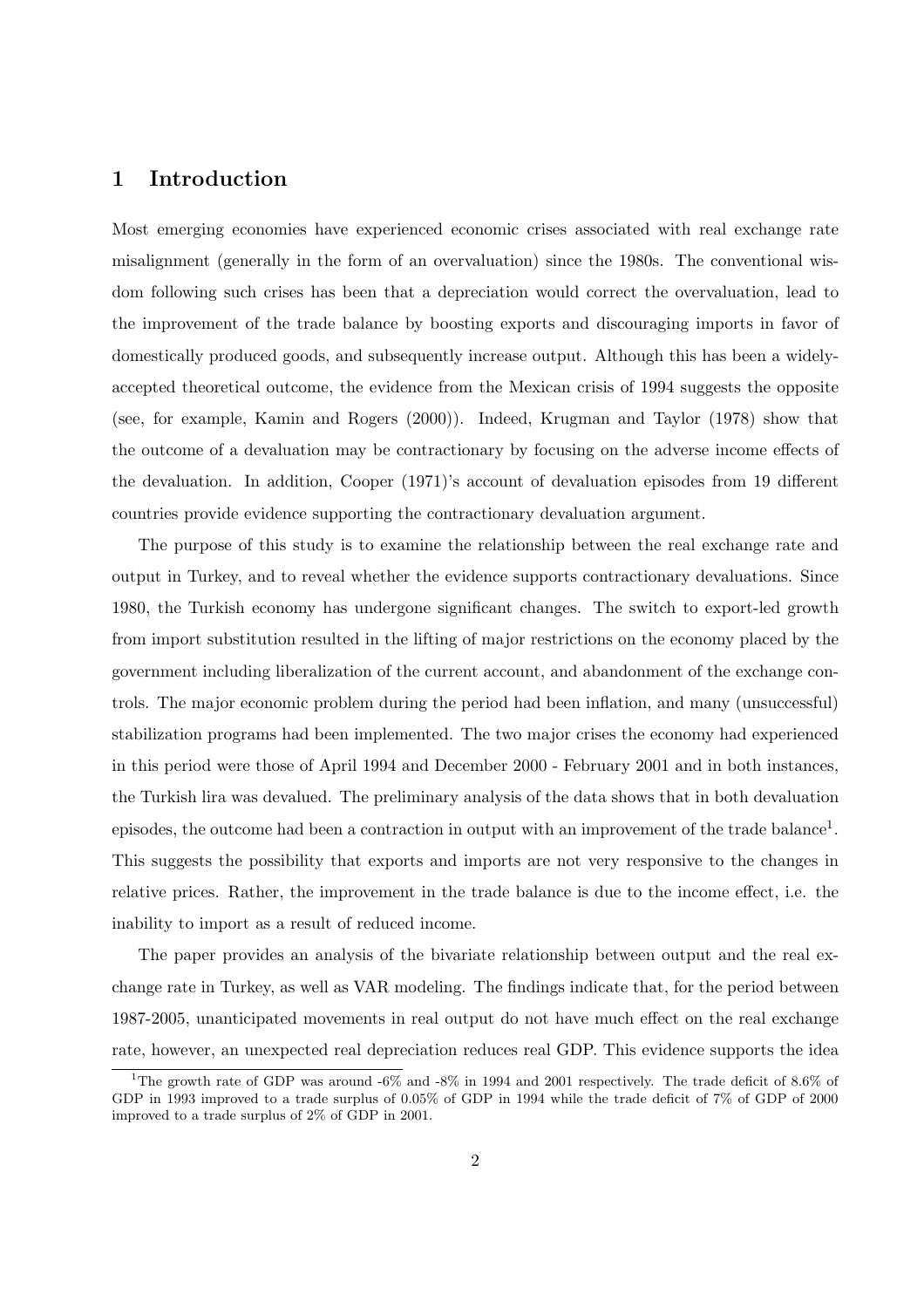that the devaluations during the crisis episodes may be contractionary.

The rest of the paper is organized as follows. The next section introduces the related literature. Section 3 briefly reviews the Turkish economy. The data set is described and analyzed in section 4. Section 5 concludes.

## 2 Related Literature

Disequilibrium caused by the macroeconomic policies inconsistent with the nominal exchange rate regime had been the major underlying reason of the economic crises that are experienced by the most emerging economies in the last few decades. Such policies trigger a loss in the international reserves and a real appreciation. Responses, such as exchange controls, would prove to be ineffective unless the inconsistencies are corrected for. The erosion of reserves is eventually followed by an inevitable devaluation, and a major structural adjustment program.

The aim of the nominal devaluation implemented after the deep disequilibrium in the external sector is to achieve a real devaluation to improve the international competitiveness of the country and the current account balance. However, unless the nominal devaluation is accompanied by demand management policies, the results may not be successful. It has been pointed out that although nominal devaluation leads to price correction, this does not come without costs. Output and employment may decline as a result, i.e. devaluation may be contractionary (Edwards and Wijnbergen, 1989).

Edwards and Wijnbergen (1989) argue that such devaluations are implemented under disequilibrium conditions are not emphasized much by the traditional models of open economy. For example, the Marshall-Lerner condition states that a devaluation will improve the trade balance as long as the sum of demand elasticities of exports and imports is greater than one. However, this assumes the economy has balanced trade to begin with. As long as the Marshall-Lerner condition holds, a devaluation will be effective in a simple Keynesian model of an open economy in correcting the external balance where the current account deficit equals the excess of expenditure over income. This comes through one of the two ways: (i) by reducing expenditure relative to income, (ii) by redirecting expenditure from foreign goods to domestic goods.

On the other extreme, the monetary approach to the balance of payments (see Frenkel and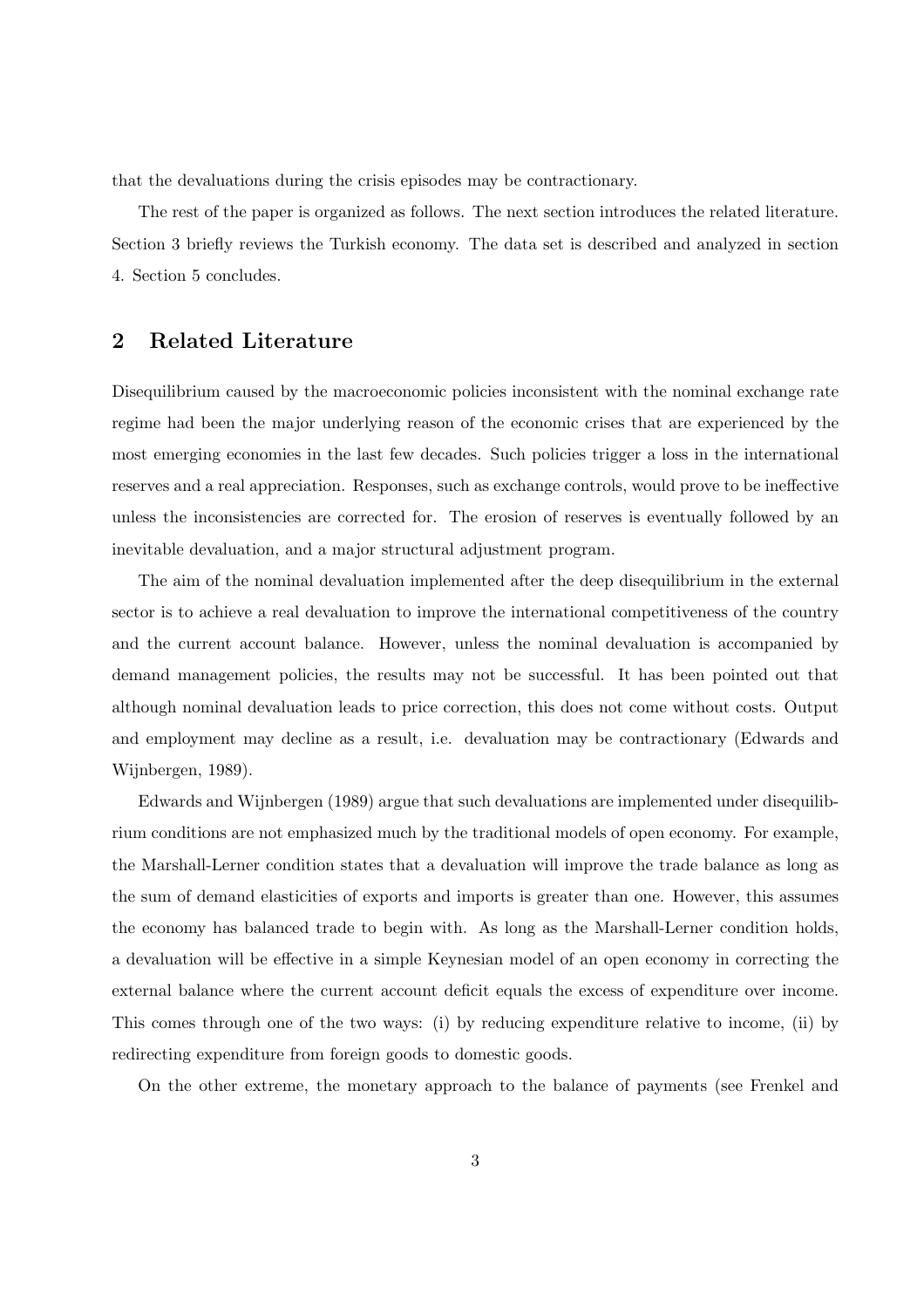Johnson (1976), for example) states that a nominal devaluation will not translate into a real devaluation since absolute purchasing power parity (PPP) holds, and thus, the real economy will not be affected. Only prices will increase, as in classical neutrality and dichotomy.

Combining the two approaches, Edwards and Wijnbergen (1989) argue that if PPP holds in the long-run, but not in the short-run, with sticky prices and wages and domestic and foreign assets being imperfect substitutes, there is room for a nominal devaluation to improve the trade balance at least in the short-run.

Note, however, that the crucial aspect of nominal devaluations as effective policy tools is their ability to implicate real devaluations. Cooper (1971) analyzes 24 devaluation experiences in 19 different countries between 1959-1966, and finds that, in most cases, discrete nominal devaluations are coupled with trade reforms, and are associated with real devaluations. He also notes that these devaluations, in most instances, were contractionary, contrary to the common perception, due to a possible redistributionary effect of devaluation, or to imports exceeding exports with a low price elasticity of import demand. Further, prices of imports, local products that compete with imports, and exports would increase while wages would go up even more. Thus, the effects of nominal devaluation would be weakened.

Edwards (1989) analyzes more recent devaluation episodes in the developing countries for the period 1962-1982. He finds that nominal devaluations are followed by real devaluations, however, in most cases, these effects die out quickly. Further, such effects are observed in those countries that fail to correct their fiscal policies while those that implement fiscal tightening succeed.

Krugman and Taylor (1978) focus on the contractionary effects of devaluations, and conclude that, at least in the short-run, devaluations may have the unwanted result of redistribution of income which eventually causes output to decline. If the devaluing country has a trade deficit, the increase in traded goods prices will reduce domestic real income, and raise foreign real income due to the excess of foreign currency payments over receipts. On the other hand, when there is balanced trade initially, due to the increase in the relative price of tradables profits in export and import-competing industries rise. Note that, since wage increases lag price increases in most cases, this leads to a rise in national saving when marginal propensity to save out of profits is high, and eventually to a contraction. Moreover, when there are ad valorem taxes on exports and imports, a devaluation transfers income from the private sector to the government since the prices of exports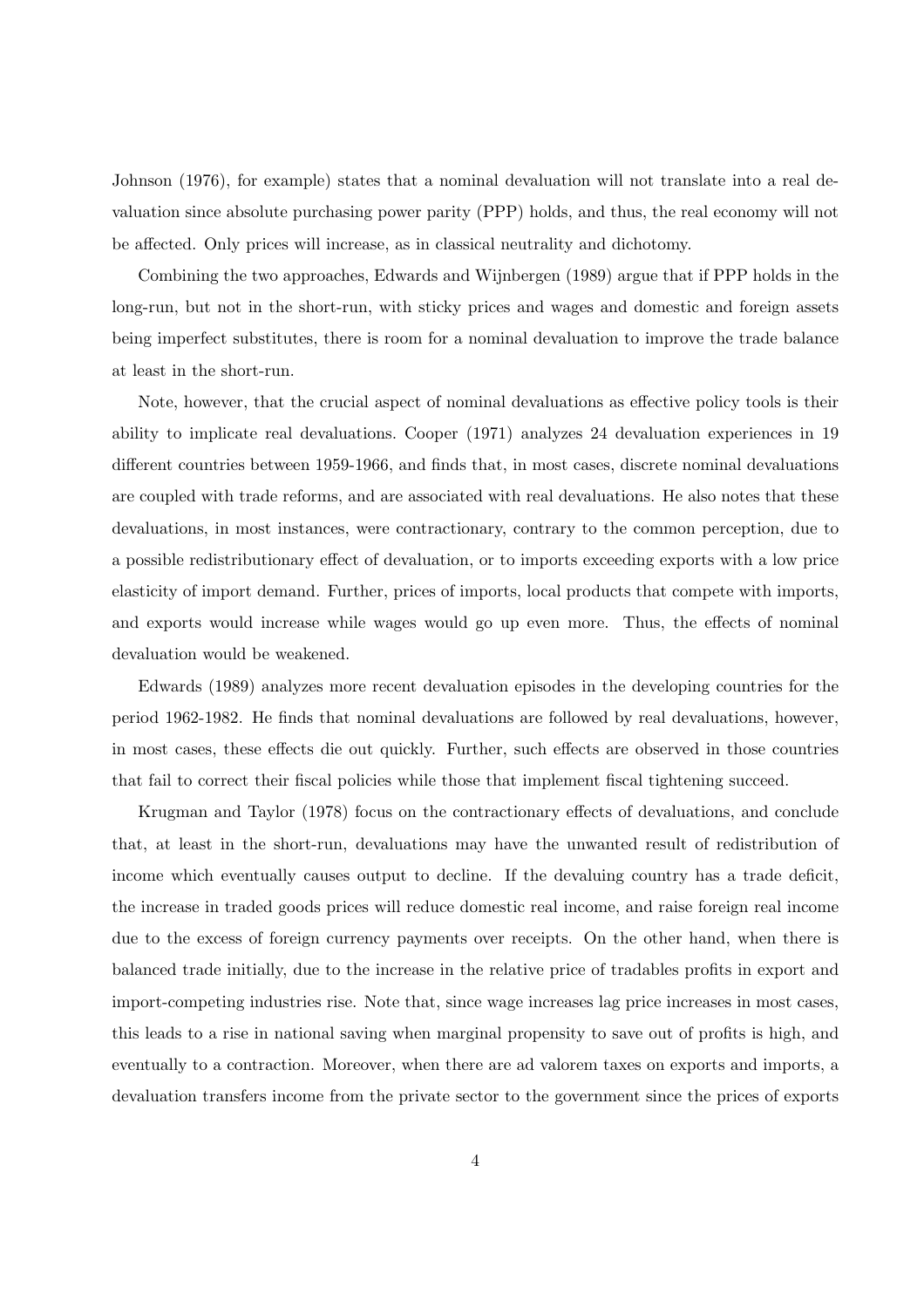and imports increase. This transfer is saved by the government, at least in the short-run, and thus causes a contraction. These three the income effects of devaluation are usually ignored, thus leading to the widespread belief that a devaluation will improve the trade balance and increase output.

Agénor (1991) notes that in less-developed countries, most intermediate inputs are imported. Thus, a devaluation will have contractionary supply-side effects as well due to increased prices of imports since the producers may choose to reduce production rather than having to pay high interests for loans to import intermediate goods. He builds a rational expectations model of output determination with intermediate imports, and using the data for 23 developing countries for the period 1978-1987, he finds that an anticipated real depreciation has a contractionary effect while an unanticipated real depreciation has a positive impact.

#### 3 An Overview of the Turkish Economy

The year 1980 had been the beginning of the period of liberalization and integration of the Turkish economy to the world economy. The structural change and reform plan of 1980 called for abandoning the barriers to trade, adopting export-led growth strategy, reducing the controls on foreign exchange, transition to the flexible exchange regime, lifting the controls on interest rates, easing bureaucracy, subsidizing foreign capital, and adopting price mechanism were among the main economic reforms introduced in this period. In the immediate aftermath of the implementation of this program, the economy experienced high output growth, low inflation and a healthy balance of payments situation.

The period since the late 1980s is characterized by increasing inflation and several stabilization programs. Nominal anchoring and monetary tightening were used in these programs without any serious effort to reduce the public sector borrowing requirement. Capital account liberalization came in 1989. In the aftermath high nominal interest rate and low depreciation rate were used to attract short term foreign capital to roll-over the public debt. The external and fiscal deficits were taken to be unsustainable by the end of 1993, and these, in turn, led to the crisis of April 1994. The government initiated a stabilization program in consensus with the IMF, however, it was not pursued vigorously and had to be abandoned (Ertuğrul and Selçuk, 2002).

After the Russian crisis of 1998, the general elections, and the earthquakes of 1999, the fiscal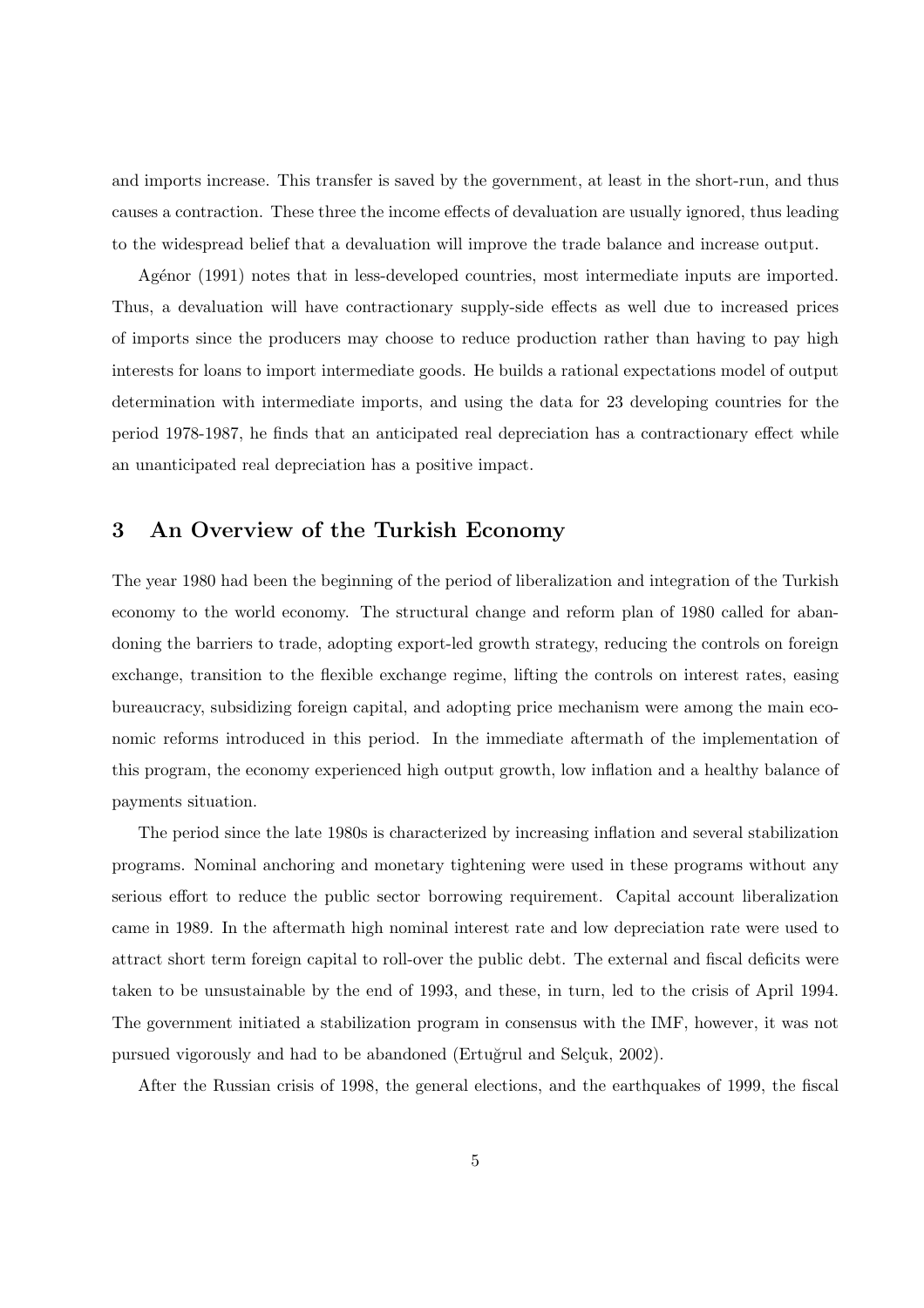balance deteriorated. In December of 1999, a stand-by agreement was signed with the IMF with the crawling peg regime being the major disinflation tool. Although the implementation was successful in terms of reducing the interest rates and slowing down inflation at the beginning, an overvalued exchange rate and high real interest rates were still a problem in terms of causing increased imports. Besides these, increased world oil prices and the depreciation of the euro against the US dollar contributed to the deterioration of the trade balance.

Failures on the fiscal side of the program, slow privatization and regulation attempts, and inefficiencies and increased risk in the banking sector led to the loss of confidence and high interest rates. Other factors that contributed to this were a large current account deficit, political instability, loss of credibility and worsening of the Turkey-EU relations.

The short-lived crisis of November 2000 was contained by the Central Bank at the expense of its reserves, and the temporary relief resulting from IMF's supply of extra funds. In the end, the adverse political developments of February 2001 triggered another crisis and led the Central Bank to finally abandon the parity. The magnitude of this crisis was huge, the official reserves were depleted by one-third and the stock market experienced an 18% decline in one day, Turkish lira depreciated by 40% in one week, banks were not able to meet their obligations and the overnight rates skyrocketed. As a result, a revised stand-by agreement was put in place with the IMF in May 2001 emphasizing major restructuring in the economy, especially in the banking sector, and floating exchange rate regime.<sup>2</sup>

## 4 Data and Estimation Results

The data source is the Central Bank of Turkey and the IMF's IFS. Series used include the real effective exchange rate index  $(REER)$ ,  $^3$  real GDP, CPI, M2, and current account-to-GDP ratio for Turkey as well as the spread between 10-year US treasury bond rate and 3-month US treasury bill rate. The latter can be thought of as an indicator of the US term premium, which is used as a

 $2A$  detailed account of the 2001 crisis in Turkey is provided by, for example, Alper (2001); Alper and Öniş (2004); Gencay and Selçuk (2005) and Özatay and Sak (2002). For details on the recent developments in the Turkish economy from different perspectives, see Ertuğrul and Selçuk (2002), Metin-Özcan et al. (2001), Öniş and Rubin (2003) and references therein. A series of articles in Kibritçioğlu et al. (2002) provides a detailed analysis of inflation dynamics and disinflation efforts in Turkey. For earlier studies, see Metin (1995) and Lim and Papi (1997). More recent studies are Celasun et al. (2003) and Domaç and Bahmani-Oskooee (2002). Selçuk and Ardıç (2005) and Ardıç and Selçuk (2005) study the floating exchange rate period after February 2001.

<sup>3</sup>This index is calculated such that an increase is a real appreciation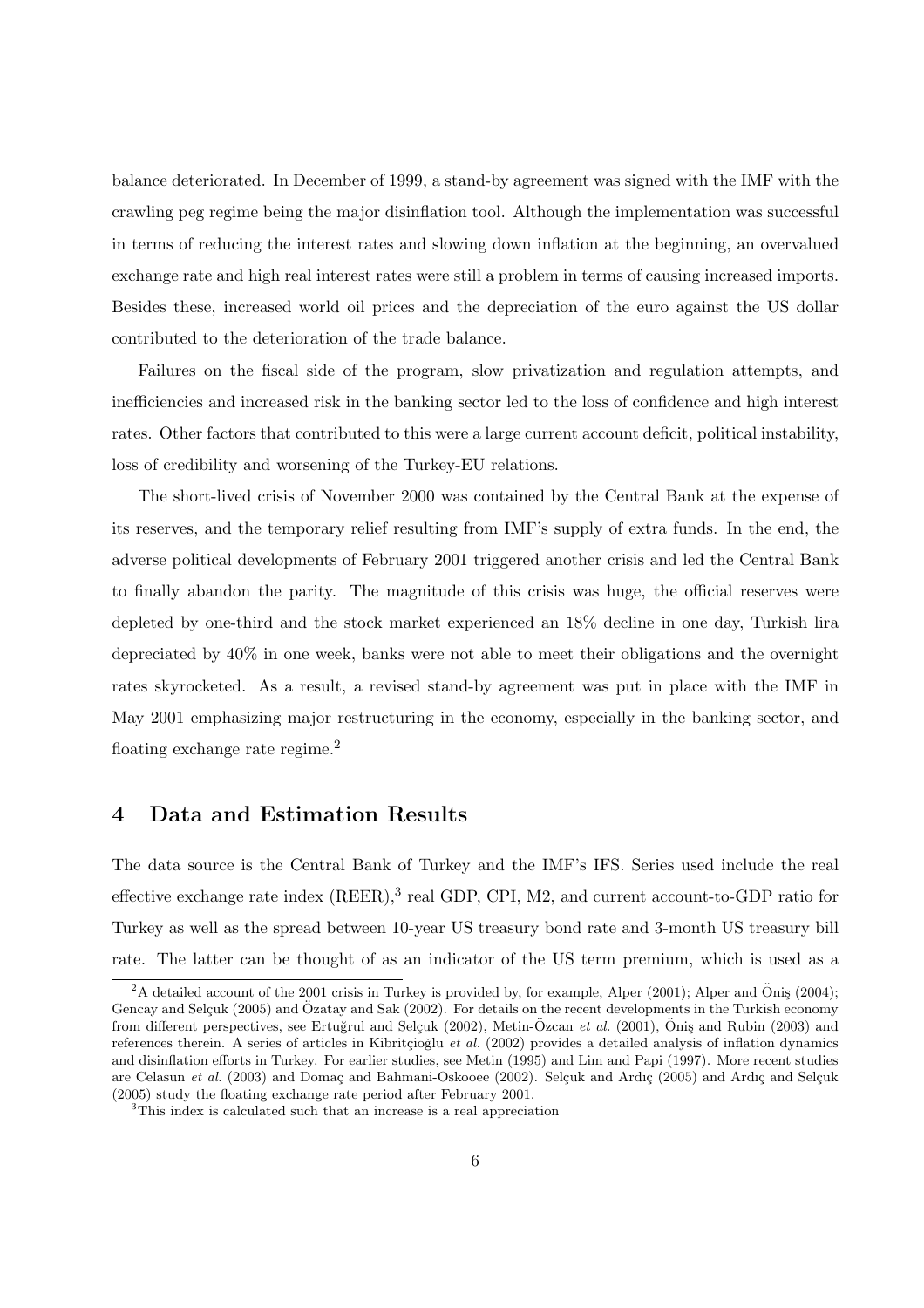

Figure 1: Natural Log of Real Effective Exchange Rate, first differences, and Natural Log of Real GDP (seasonally adjusted), first differences. Real Effective Exchange Rate index is such that an increase implies a real appreciation.

global liquidity factor in the analysis below. The sample is quarterly and covers the period 1987Q1 - 2005Q3. There had been two major crisis episodes during the sample period: April 1994 and Winter 2000-2001. The floating exchange rate regime has been in place since February 2001.

Figure 1 plots REER and real GDP during the period of analysis. Casual observations from the figure suggest that the crises are preceded by a period of real appreciation, and real depreciations follow the crises.

Table 1 tabulates the behavior of GDP components during the two crisis episodes. These suggest that during the crisis episodes, nominal devaluation of a significant magnitude is observed together with negative growth rates of output, private consumption, public consumption, public investment,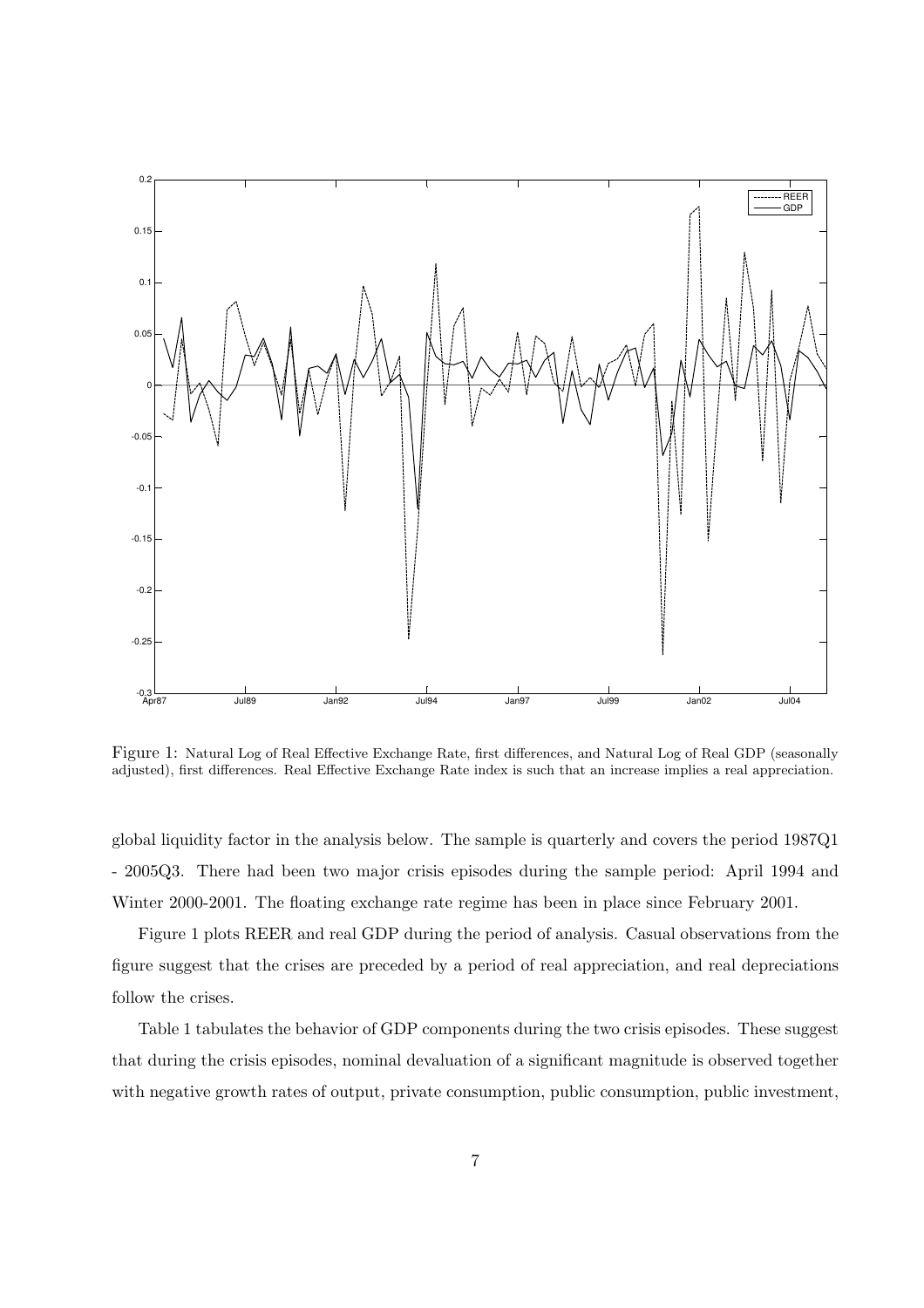|                                                                      | 1993              | 1994    | 1995    | 1999    | 2000   | 2001    |
|----------------------------------------------------------------------|-------------------|---------|---------|---------|--------|---------|
| Nominal Devaluation $(\sqrt[\infty]{a}^{\overline{a},\overline{b}})$ | $\qquad \qquad -$ | 40\%    |         |         | -      | 40\%    |
| Output Growth                                                        | 8%                | $-6\%$  | 8\%     | $-5\%$  | $7\%$  | $-8\%$  |
| Growth of Private Consumption                                        | 8%                | $-5\%$  | 6\%     | $-3\%$  | $6\%$  | $-9\%$  |
| Growth of Government Consumption                                     | $5\%$             | $-3\%$  | $7\%$   | $6\%$   | $7\%$  | $-9\%$  |
| Growth of Public Investment                                          | $3\%$             | $-35\%$ | $-12\%$ | $-9\%$  | 20%    | $-22\%$ |
| Growth of Private Investment                                         | $35\%$            | $-9\%$  | 18%     | $-18\%$ | 16\%   | $-35%$  |
| Growth of Total Investment                                           | 25\%              | $-16\%$ | 12\%    | $-16\%$ | $17\%$ | $-32\%$ |
| Growth of Exports                                                    | 8%                | 15\%    | 8%      | $-7\%$  | 19%    | $7\%$   |
| Growth of Imports                                                    | 36\%              | $-22\%$ | $30\%$  | $-4\%$  | 25\%   | $-25%$  |
| Growth of National Saving                                            | $1\%$             | 18%     | $-6\%$  | $-21\%$ | $6\%$  | 17%     |

Table 1: The Behavior of GDP Components During the 1994 and Winter 2000-2001 Crises. Source: The Central Bank of Turkey.

 $a$  - The percentage nominal devaluations correspond to April 5, 1994 and February 23, 2001.

 $b$  - On April 5, 1994, the government announced a 40% devaluation. On February 23, 2001, the government announced the lira was left to float. Following the announcement the lira lost  $40\%$  of its value. The next business day, the total depreciation observed was around 56%.

private investment and imports. Meanwhile exports and national savings increase. The effect of 2000-2001 crisis on investment and consumption is much larger than the effect of 1994 crisis on these macroeconomic variables while initial nominal devaluation in both crisis episodes are the same.

Edwards (1989) suggests the use of an effectiveness index to measure the degree of impact of a nominal devaluation in causing a real devaluation, which is calculated as:

$$
\zeta_k = \frac{\% \Delta \epsilon_k}{\% \Delta E_k} \tag{1}
$$

where % $\Delta \epsilon_k$  shows the percentage change in the real exchange rate between the period of devaluation and k periods after the devaluation, and  $\% \Delta E_k$  is the percentage change in the nominal exchange rate in the same period. This index is one of the major indicators of the success of a devaluation, it can capture the inflationary consequences. A value of 1 for  $\zeta$  implies that the adjustment in the nominal exchange rate is fully transferred into a real devaluation. If  $\zeta$  is less than 1, then part of nominal devaluation has been eroded, and if  $\zeta$  is less than zero, more than 100% of the devaluation has been eroded. Thus, ζ provides a measure of the effectiveness of the nominal devaluation, i.e. whether the nominal devaluation is translated into a real devaluation,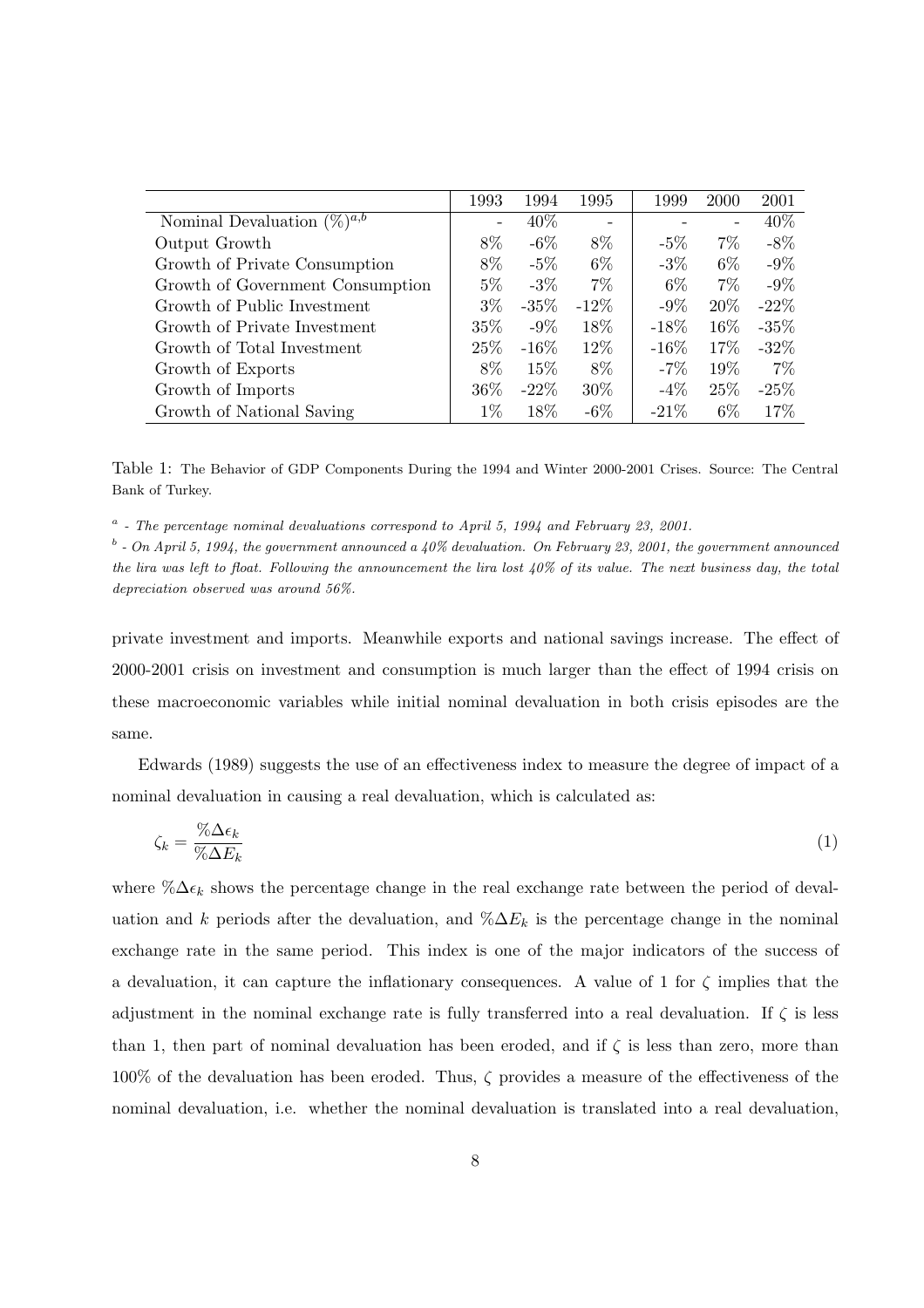|           | April 1994 | February 2001 |
|-----------|------------|---------------|
| 1 month   | 0.451      | 0.700         |
| 2 months  | 0.316      | 0.600         |
| 3 months  | 0.231      | 0.438         |
| 4 months  | 0.168      | 0.424         |
| 5 months  | 0.174      | 0.411         |
| 6 months  | 0.139      | 0.404         |
| 7 months  | 0.038      | 0.353         |
| 8 months  | $-0.010$   | 0.302         |
| 9 months  | $-0.018$   | 0.218         |
| 10 months | $-0.001$   | 0.125         |
|           |            |               |

Table 2: Effectiveness Index for April 1994 and February 2001 Devaluations - TL/\$

| Lag-Lead |      | Level First Difference | Linear Trend |
|----------|------|------------------------|--------------|
| $-4$     | 0.57 | $-0.16$                | $-0.16$      |
| $-3$     | 0.61 | 0.12                   | $-0.11$      |
| $-2$     | 0.68 | $-0.16$                | 0.06         |
| $-1$     | 0.73 | 0.34                   | 0.20         |
| $\theta$ | 0.79 | 0.37                   | 0.36         |
| $+1$     | 0.73 | $-0.04$                | 0.33         |
| $+2$     | 0.65 | 0.04                   | 0.13         |
| $+3$     | 0.58 | $-0.22$                | 0.01         |
| $+4$     | 0.52 | $-0.18$                | $-0.17$      |

Table 3: Cross-correlations of the log Real Effective Exchange Rate and log Real GDP (seasonally adjusted)

and whether this in turn may lead to an improvement of trade balance and output.

Table 2 shows the effectiveness index for the two devaluation episodes that took place during the period of analysis. The numbers suggest that the April 1994 devaluation was not very successful in translating into a real devaluation, while the effect of February 2001 devaluation on the real exchange rate was larger in the short term after the devaluation. More than 100% of April 1994 devaluation eroded by the  $8^{th}$  succeeding month.

The cross correlations between the natural logarithm of the real exchange rate and the natural logarithm of real output are reported in Table 3. The lag number indicates the quarters by which the real exchange rate is lagged relative to real output. It is observed that the real exchange rate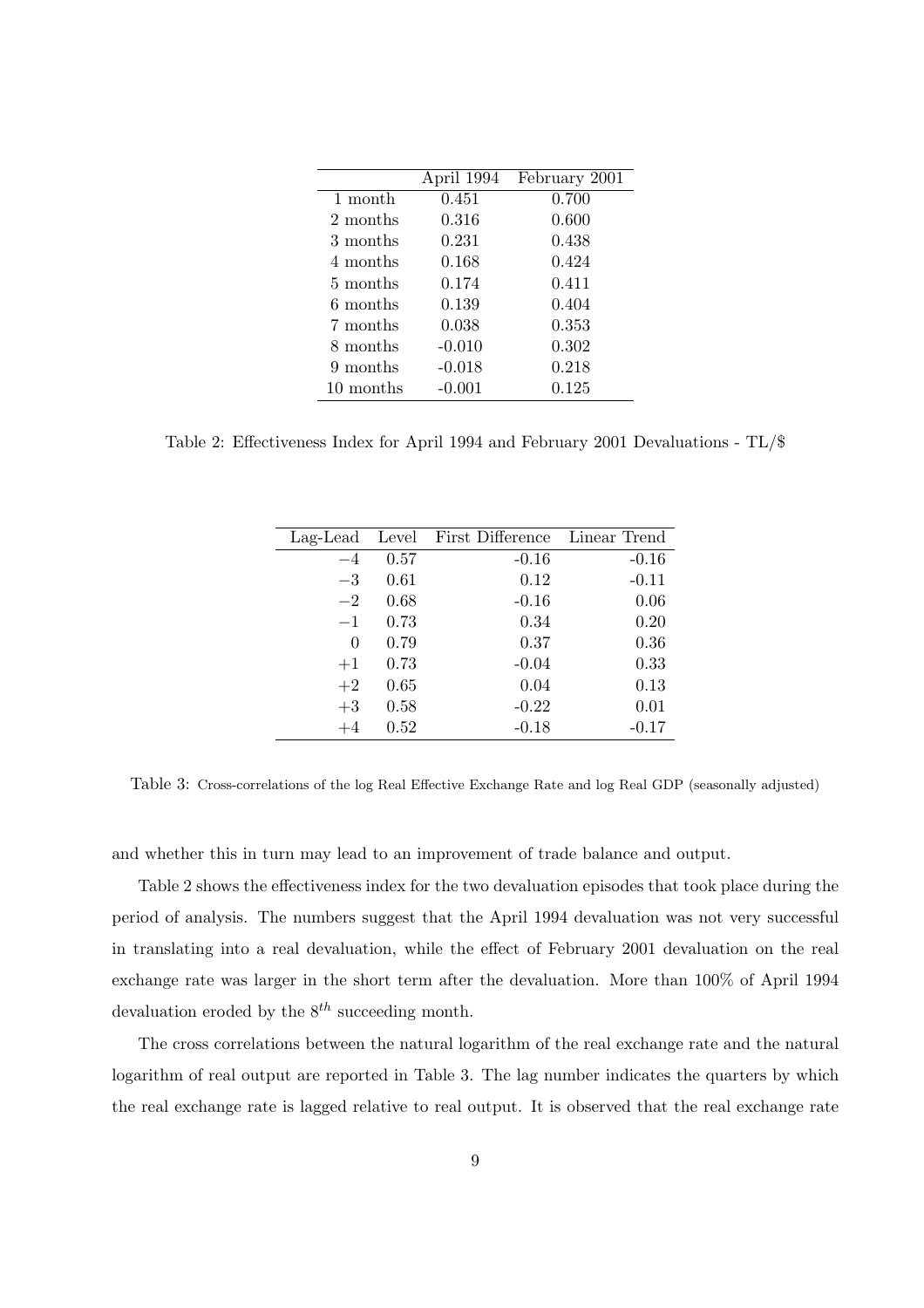|                    | Level         | First Difference | Linear Trend |
|--------------------|---------------|------------------|--------------|
| <b>Full Sample</b> |               |                  |              |
| Real Exchange Rate | 4.738(0.002)  | 3.407(0.014)     | 4.658(0.002) |
| Real GDP           | 1.792(0.142)  | 0.967(0.432)     | 0.898(0.471) |
|                    |               |                  |              |
| 1987:1-1994:1      |               |                  |              |
| Real Exchange Rate | 1.434(0.268)  | 0.789(0.550)     | 1.475(0.256) |
| Real GDP           | 1.221(0.341)  | 2.054(0.138)     | 2.178(0.118) |
|                    |               |                  |              |
| 1994:2-2000:3      |               |                  |              |
| Real Exchange Rate | 7.193(0.001)  | 7.596(0.001)     | 7.907(0.001) |
| Real GDP           | 1.185(0.353)  | 1.841(0.167)     | 1.269(0.321) |
|                    |               |                  |              |
| 2001:2-2005:3      |               |                  |              |
| Real Exchange Rate | 8.379 (0.004) | 7.345(0.007)     | 7.270(0.008) |
| Real GDP           | 3.983(0.040)  | 0.690(0.617)     | 2.757(0.095) |

Table 4: Granger Causality Tests - log Real GDP and log Real Exchange Rate<sup>a,b</sup>

#### $a$  - Four lags are used.

 $b$ -Reported are the F-statistics for the null hypothesis that the lags of the variable listed in column 1 are zero. P-values are in parentheses.

is positively correlated with real output in most cases, implying that devaluations are associated with recessions and vice versa. In addition, the results are quite similar under different detrending methods.

Bivariate Granger causality tests are done for the REER and real GDP, both in natural logarithms. Different detrending methods are also used. These tests are done for the full sample as well as three subsamples: 1987Q1 - 1994Q1, 1994Q2 - 2000Q3, and 2001Q2 - 2005Q3 to take into account of any possible structural break due to the crises. These are summarized in Table 4. Full sample Granger causality analyses indicate that REER Granger causes real GDP at 5% significance level while there is no statistically significant effect in the other direction. Evaluating the subsample results on Granger causality, it can be observed that there is no statistically significant evidence of causality in either direction in the pre-1994 period. Between 1994 and 2001, REER Granger causes real GDP at 1% significance level, however, this is a one-way relation. In the aftermath of the 2001 crisis, there is a feedback effect between REER and real GDP, both in logs, at 1% significance, and a feedback effect between REER and real GDP, both in logarithmic deviations from a linear trend,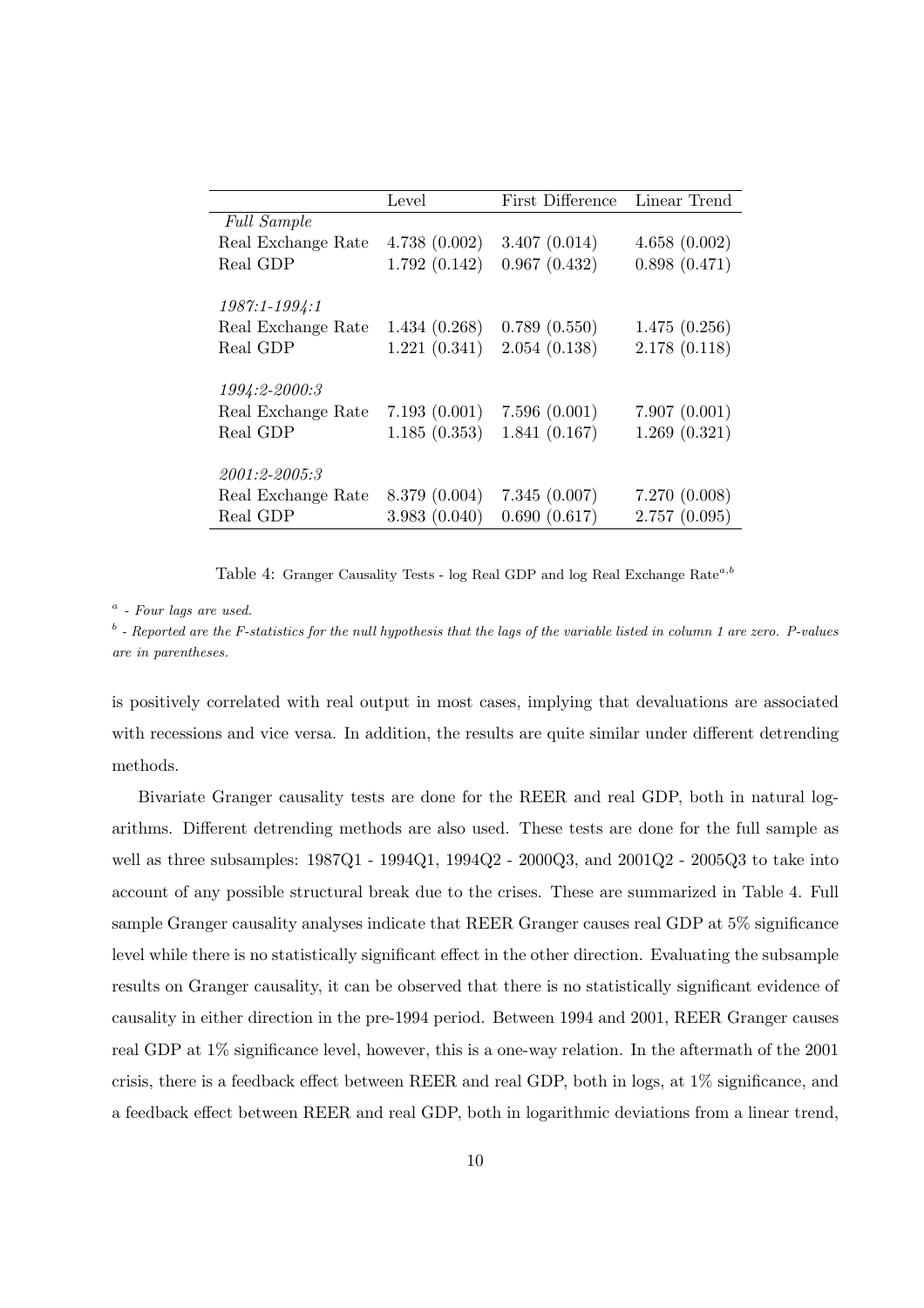at 10% significance. In addition, changes in the log of REER Granger cause changes in the log of real GDP at 1%.

Next, a bivariate VAR analysis is done for the REER and real GDP. Again, this is done for the full sample as well as for the three subsamples explained above. The variance decomposition analyses indicate that most of the variation in REER is due to shocks to REER itself and this behavior is almost identical in the full sample and all the subsamples. In the full sample bivariate VAR, shocks to REER account for almost the 16% of the variation in real GDP in the first quarter following the shock, while this number increases to around  $32\%$  after the  $10^{th}$  consecutive quarter. Similar results are obtained for the pre-1994 period, and 1994-2001 period using the bivariate VAR analysis. In the aftermath of the 2001 crisis, during the floating exchange rate regime, the shocks to REER become increasingly important in explaining the variation in real GDP, especially at the longer horizons. See Table 5 for the variance decomposition results.

The impulse responses suggest that in the full sample, REER does not respond much to shocks to real GDP, but real GDP responds positively in the short term to an unexpected real appreciation, however, this effect is offset by negative reactions in longer horizons. The pre-1994 sample bivariate VAR analysis indicates almost similar results, though the magnitude of the initial response of real GDP is smaller. Similar results are obtained for 1994-2001 subsample, and post-2001 subsample. See Figures 2-5 for plots of impulse responses.

In addition to the bivariate VAR analysis, a multivariate VAR analysis is also conducted to take into account the effects of omitted variables. The multivariate VAR analysis includes inflation, real M2, current account-to-GDP ratio (CA/GDP) and the US term premium (spread) as well as the REER and real GDP.

The multivariate VAR analysis indicates that the shocks to REER are important in the variation of real GDP, but not the other way around. In addition, a positive shock to the spread between US 10-year and 3-month treasury rates indicates a real depreciation and an improvement of the CA balance, while it does not have much effect on real GDP. As before, there is not much response by REER to a shock in real GDP but real GDP increases in response to an unexpected appreciation in the short term.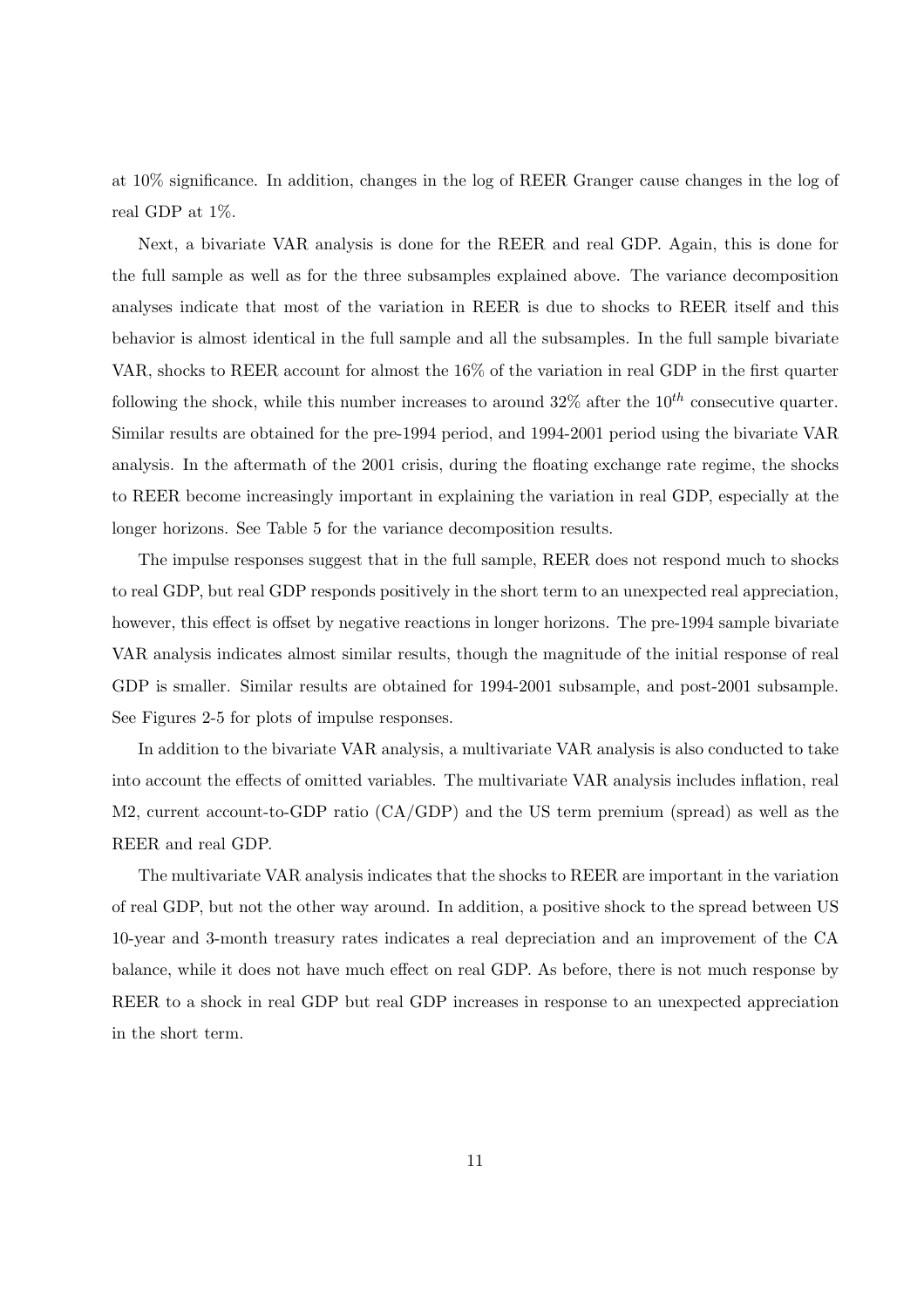

Figure 2: Impulse Responses in response to a 9.6% real appreciation, and a 2.6% real GDP growth. Model 1: Bivariate VAR in real GDP and REER using the full sample.



Figure 3: Impulse Responses in response to a 9.6% real appreciation, and a 2.6% real GDP growth. Model 2: Bivariate VAR in real GDP and REER using 1987Q1-1994Q1.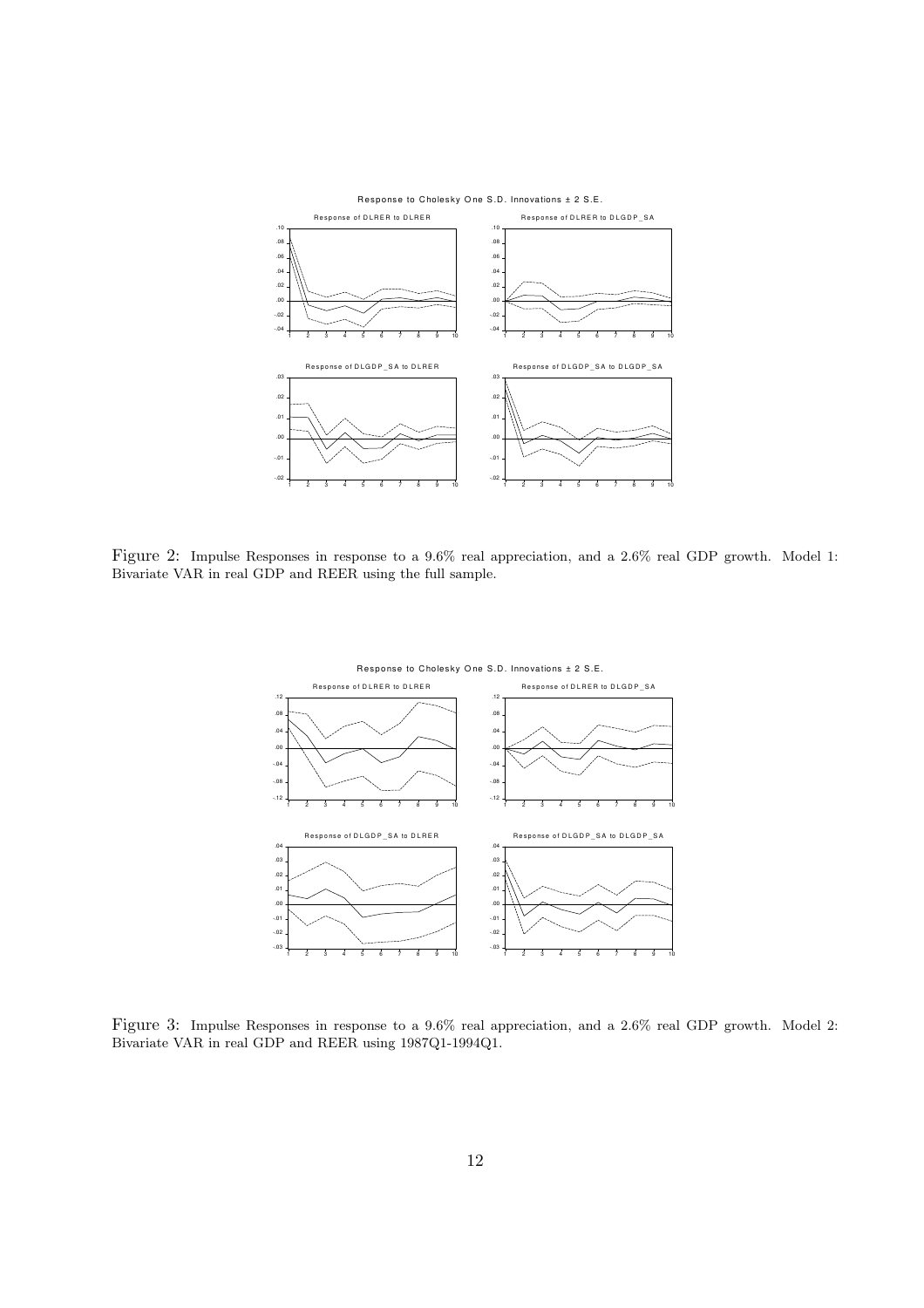

Figure 4: Impulse Responses in response to a 9.6% real appreciation, and a 2.6% real GDP growth. Model 3: Bivariate VAR in real GDP and REER using 1994Q2-2000Q3.



Figure 5: Impulse Responses in response to a 9.6% real appreciation, and a 2.6% real GDP growth. Model 4: Bivariate VAR in real GDP and REER using 2001Q2-2005Q3.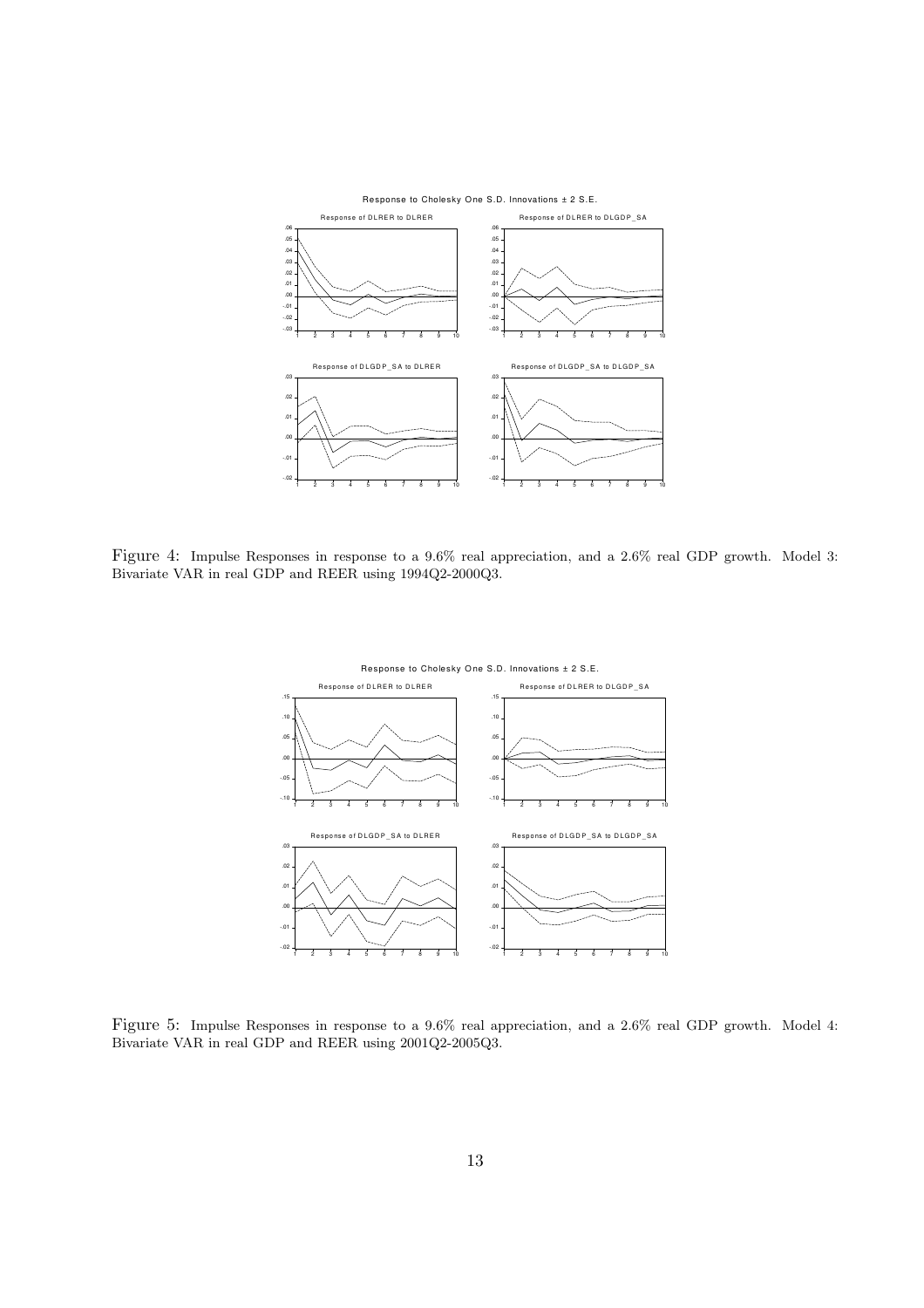|      | Real GDP                                              |         |                         |                      | $\begin{array}{c} 0.000 \\ 1.186 \\ 5.551 \\ 6.168 \end{array}$ |         |        |                                                           |                                                                                                                                                                                                                                                            |         |                      |    |                                                           |         |                                                           |                   |                                                                  |                      |                                                                     |                 |
|------|-------------------------------------------------------|---------|-------------------------|----------------------|-----------------------------------------------------------------|---------|--------|-----------------------------------------------------------|------------------------------------------------------------------------------------------------------------------------------------------------------------------------------------------------------------------------------------------------------------|---------|----------------------|----|-----------------------------------------------------------|---------|-----------------------------------------------------------|-------------------|------------------------------------------------------------------|----------------------|---------------------------------------------------------------------|-----------------|
|      | Inflation                                             |         |                         |                      |                                                                 |         |        |                                                           |                                                                                                                                                                                                                                                            |         |                      |    |                                                           |         |                                                           |                   |                                                                  |                      | $\begin{array}{c} 00.000 \\ 1.59 \\ 2.606 \\ 3.903 \end{array}$     |                 |
|      | Real M <sub>2</sub>                                   |         |                         |                      |                                                                 |         |        |                                                           |                                                                                                                                                                                                                                                            |         |                      |    |                                                           |         |                                                           |                   |                                                                  |                      | $0.000$<br>$4.818$<br>$6.666$<br>$9.991$                            |                 |
| REER | <b>REER</b>                                           | 00.000  |                         | $98.813$<br>$94.449$ | 93.832                                                          | 100.000 |        | $\begin{array}{c} 97.273 \\ 82.176 \\ 81.650 \end{array}$ |                                                                                                                                                                                                                                                            | 100.000 |                      |    | $\begin{array}{c} 97.781 \\ 91.873 \\ 91.520 \end{array}$ | 100.000 | $\begin{array}{c} 98.095 \\ 94.124 \\ 94.003 \end{array}$ |                   |                                                                  |                      | $\begin{array}{c} 98.430 \\ 77.185 \\ 60.275 \\ 56.419 \end{array}$ |                 |
|      | CA/GDP                                                |         |                         |                      |                                                                 |         |        |                                                           |                                                                                                                                                                                                                                                            |         |                      |    |                                                           |         |                                                           |                   |                                                                  |                      | $0.739$<br>$0.550$<br>$3.590$<br>$4.166$                            |                 |
|      | Spread                                                |         |                         |                      |                                                                 |         |        |                                                           |                                                                                                                                                                                                                                                            |         |                      |    |                                                           |         |                                                           |                   |                                                                  |                      | $\begin{array}{c} 0.832 \\ 15.808 \\ 21.020 \\ 20.111 \end{array}$  |                 |
|      | Real GDP                                              | 83.876  | 72.952                  | 69.842               | 67.566                                                          | 92.555  | 90.783 | 70.959                                                    | 64.450                                                                                                                                                                                                                                                     | 91.384  | $67.815$<br>$66.898$ |    | 65.638                                                    | 90.424  | $55.825$<br>$46.005$                                      | 38.412            |                                                                  | $62.114$<br>49.063   | 38.102                                                              | 33.533          |
|      | Inflation                                             |         |                         |                      |                                                                 |         |        |                                                           |                                                                                                                                                                                                                                                            |         |                      |    |                                                           |         |                                                           |                   |                                                                  |                      | $\begin{array}{c} 1.124 \\ 3.143 \\ 11.443 \\ 13.954 \end{array}$   |                 |
|      | Real M <sub>2</sub>                                   |         |                         |                      |                                                                 |         |        |                                                           |                                                                                                                                                                                                                                                            |         |                      |    |                                                           |         |                                                           |                   |                                                                  |                      | $\begin{array}{c} 0.970 \\ 4.313 \\ 5.170 \\ 9.162 \end{array}$     |                 |
|      | $\begin{array}{c} Real\ GDP \\ \rm{REER} \end{array}$ |         | $\frac{16.124}{27.048}$ |                      | 32.434                                                          |         |        |                                                           | $\begin{array}{r} \hline 7.445 \\ \hline 9.217 \\ \hline 9.2555 \\ \hline 9.555 \\ \hline 9.855 \\ \hline 8.616 \\ \hline 8.31.02 \\ \hline 3.31.02 \\ \hline 3.576 \\ \hline 4.175 \\ \hline 9.995 \\ \hline 9.576 \\ \hline 1.588 \\ \hline \end{array}$ |         |                      |    |                                                           |         |                                                           |                   | $\frac{1}{9}$ $\frac{5}{12}$ $\frac{1}{24}$ $\frac{45}{12}$<br>Ю | $\overline{0}$       | $\overline{19}$                                                     | $\overline{17}$ |
|      |                                                       |         |                         |                      |                                                                 |         |        |                                                           |                                                                                                                                                                                                                                                            |         |                      |    |                                                           |         |                                                           |                   |                                                                  |                      | $\begin{array}{c} 24.196 \\ 19.515 \\ 17.430 \\ 17.683 \end{array}$ |                 |
|      | Spread CA/GDP                                         |         |                         |                      |                                                                 |         |        |                                                           |                                                                                                                                                                                                                                                            |         |                      |    |                                                           |         |                                                           |                   |                                                                  |                      | $\begin{array}{c} 5.687 \\ 4.239 \\ 8.606 \\ 8.123 \end{array}$     |                 |
|      | (Horizon)                                             |         |                         |                      |                                                                 |         |        |                                                           | $\Xi$                                                                                                                                                                                                                                                      |         |                      | مر | $\Xi$                                                     |         | IJ                                                        | $\widetilde{\Xi}$ |                                                                  | $\widetilde{\omega}$ | $\widehat{\mathfrak{S}}$                                            | $\Xi$           |
|      |                                                       | Model 1 |                         |                      |                                                                 | Model 2 |        |                                                           |                                                                                                                                                                                                                                                            | Model 3 |                      |    |                                                           | Model 4 |                                                           |                   | Model 5                                                          |                      |                                                                     |                 |

Table 5: Variance Decompositions of Real GDP and Real Effective Exchange Rate (REER) in response to an 81 basis points appreciation, and a 2.6% real GDP growth. Model 1 is a bivariate VAR in real GDP and REER using the full sample. Model 2 is a bivariate VAR in real GDP and REER and REER using 1994Q2-2000Q3. Model 4 is a bivariate VAR in real GDP and REER using 2001Q2-2005Q3. Model 5 is a multivariate increase in the spread, a 5.6% increase in inflation, a 3.4% improvement in CA/GDP, a 5.4% increase in real M2, a 9.6% real 2 is a bivariate VAR in real GDP and REER using 1987Q1-1994Q1. Model 3 is a bivariate VAR in real GDP and REER VAR in spread (the spread between the rate on 10-year US treasury bonds and that on 3-month US treasury bills), current Table 5: Variance Decompositions of Real GDP and Real Effective Exchange Rate (REER)in response to an 81 basis points increase in the spread, a 5.6% increase in inflation, a 3.4% improvement in CA/GDP, a 5.4% increase in real M2, a 9.6% real appreciation, and a 2.6% real GDP growth. Model 1 is a bivariate VAR in real GDP and REER using the full sample. Model using 1994Q2-2000Q3. Model 4 is a bivariate VAR in real GDP and REER using 2001Q2-2005Q3. Model 5 is a multivariate VAR in spread (the spread between the rate on 10-year US treasury bonds and that on 3-month US treasury bills), current account-to-GDP ratio, REER, real M2, inflation (CPI-based), and real GDP using the full sample. account-to-GDP ratio, REER, real M2, inflation (CPI-based), and real GDP using the full sample.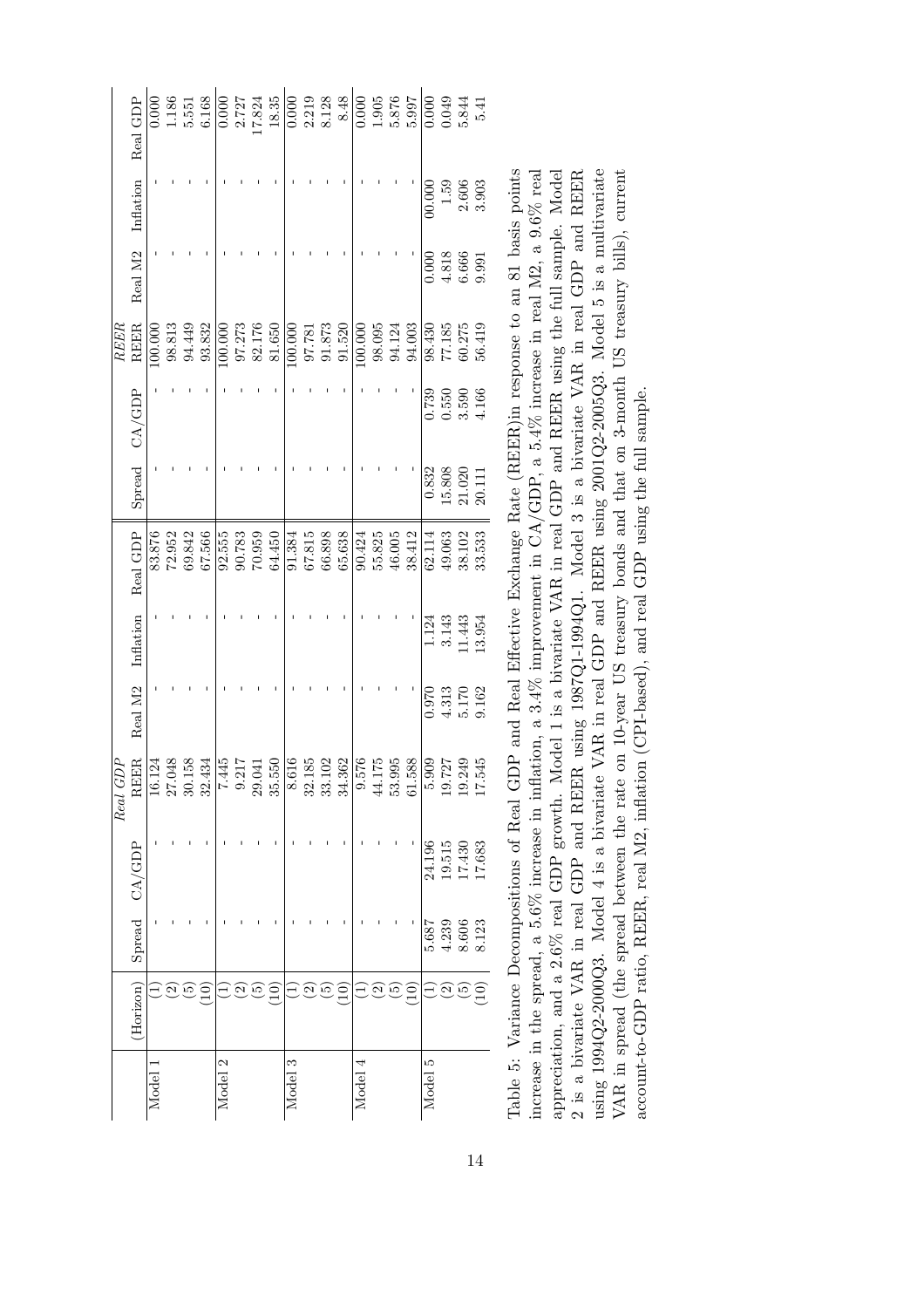# 5 Conclusion

This paper is an attempt to analyze the link between the real exchange rate, output and crises in Turkey. Specifically, the question of whether the devaluations observed during the crisis episodes have been contractionary is considered. The analysis, which includes bivariate models of the REER and real GDP as well as multivariate models that take into account other macroeconomic indicators, provides evidence supporting the idea of contractionary devaluations.

The next question, therefore, is to investigate the mechanism through which these devaluations are transformed into contractions in output. One potential explanation is the extensive use of imported intermediate goods in production. As a result of a devaluation, these imported intermediate goods become so expensive that production declines. This is a future research question to investigate.

In addition, some factors that contributed to the crises are left out in this analysis, such as the banking sector. It might be useful to include these factors in the analysis to see if they provide additional insight to the relation between the real exchange rate and output as well as to the workings of the mechanism which transforms devaluations into contractions.

Lastly, this paper does not take into account the potential existence of Balassa-Samuelson effect. This is beyond the scope of this paper, and can be pursued as a future research question as well.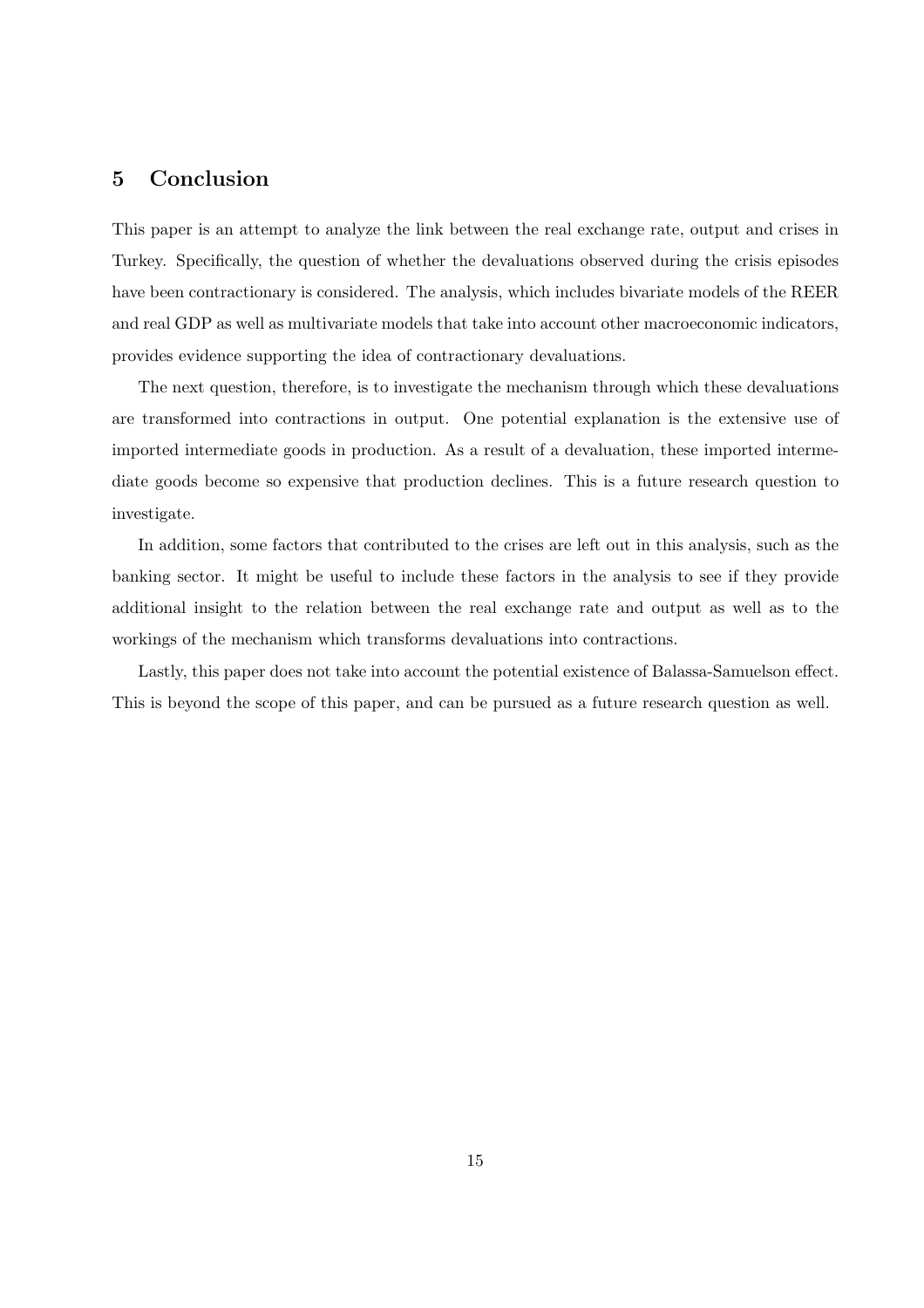# References

- Agénor, P. R. (1991). Output, Devaluation, and the Real Exchange Rate in Developing Countries. Weltwirtschaftliches Archiv, 127, 18–41.
- Alper, C. E. (2001). The Turkish Liquidity Crisis of 2000: What Went Wrong. Russian and East European Finance and Trade, 37, 51–71.
- Alper, C. E. and Öniş, Z. (2004). The Turkish Banking System, Financial Crises and the IMF in the Age of Capital Account Liberalization: A Political Economy Perspective. New Perspectives on Turkey, 30, 25–54.
- Ardıç, O. P. and Selçuk, F. (2005). Volatility dynamics of a newly floating exchange rate: the Turkish case. Applied Economics, Forthcoming.
- Celasun, O., Gelos, R. G., and Prati, A. (2003). Would "cold turkey" work in Turkey? IMF Working Paper, WP/03/49.
- Cooper, R. (1971). Currency Devaluation in Developing Countries. In Ranis, G. (Ed.), Government and Economic Development, Yale University Press, New Haven, CT.
- Domaç, İ. and Bahmani-Oskooee, M. (2002). On the link between dollarization and inflation: evidence from Turkey. The Central Bank of the Republic of Turkey, Discussion Paper.
- Edwards, S. (1989). Real Exchange Rates, Devaluation and Adjustment: Exchange Rate Policy in Developing Countries. MIT Press, Cambridge, MA.
- Edwards, S. and Wijnbergen, S. V. (1989). Disequilibrium and Structural Adjustment. In H. Chenery, and T.N. Srinivasan (Eds.), *Handbook of Development Economics*, Vol. II, North-Holland, Amsterdam.
- Ertuğrul, A. and Selçuk, F. (2002). Turkish Economy: 1980-2001. In A. Kibritçioğlu, L. Rittenberg, F. Selçuk (Eds.) Inflation and Disinflation in Turkey, Ashgate.
- Frenkel, J. and Johnson, H. (1976). The Monetary Approach to the Balance of Payments. Allen & Unwin.